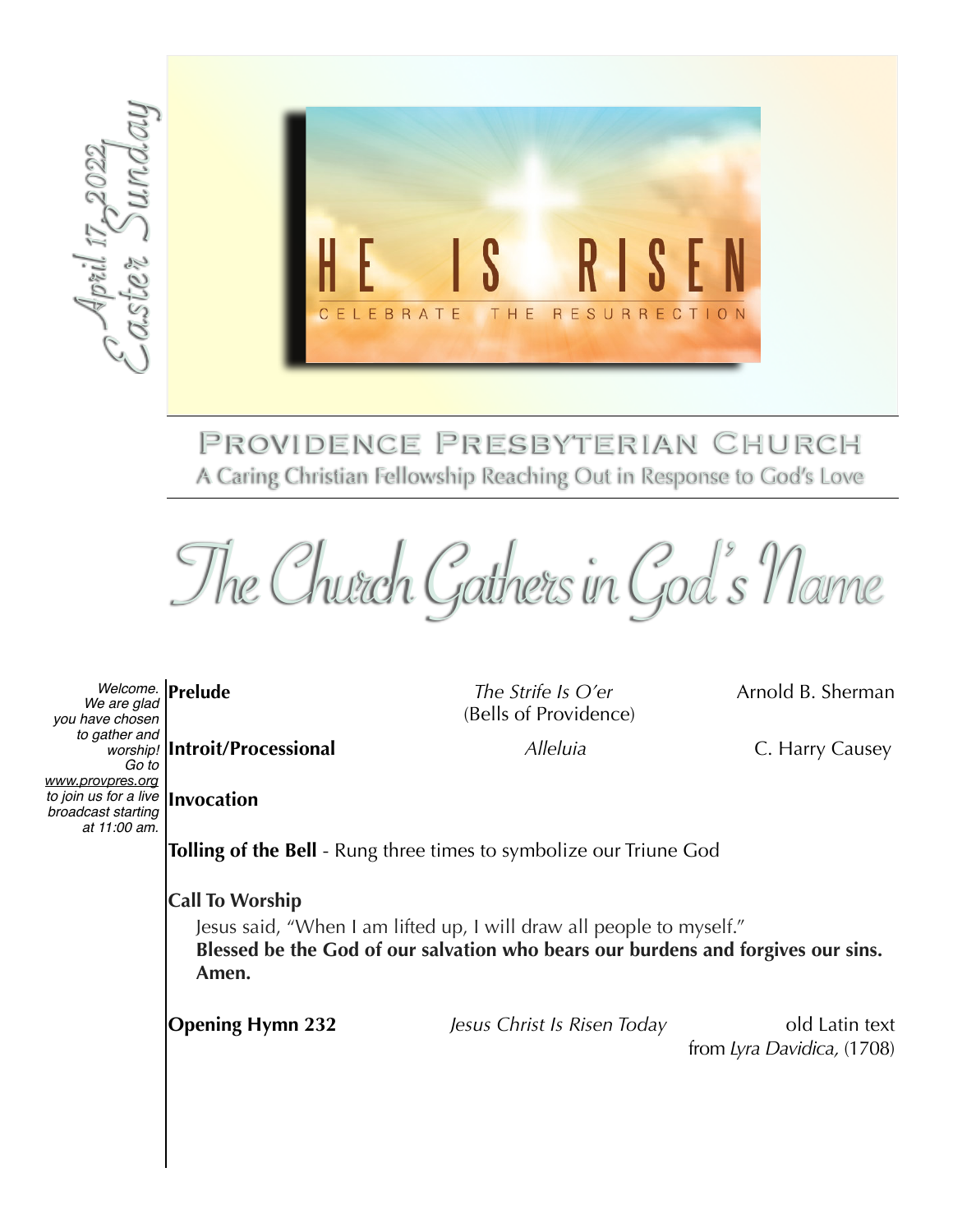*The Affirmation of Faith helps us express the faith and hope we have as people of God.*

**Affirmation of Faith** 

**I believe in God the Father Almighty, Maker of heaven and earth, and in Jesus Christ his only Son our Lord; who was conceived by the Holy Ghost, born of the Virgin Mary, suffered under Pontius Pilate, was crucified, dead, and buried; he descended into hell; the third day he rose again from the dead; he ascended into heaven, and sitteth on the right hand of God the Father Almighty; from thence he shall come to judge the quick and the dead. I believe in the Holy Ghost; the holy catholic church; the communion of saints; the forgiveness of sins; the resurrection of the body; and the life everlasting. Amen.** 

## **Gloria Patri**

**Glory be to the Father, and to the Son, and to the Holy Ghost. As it was in the beginning, is now, and ever shall be, world without end. Amen. Amen**

## **Prayer of Confession**

**All-knowing, all-powerful God, we confess that, even on this most holy day, we are unable to believe in the victory over death shown to us in the resurrection of Jesus Christ, our Lord. We confess our utter dependence on you not only for life but also for faith, hope, and love. Without your astonishing appearance to our ancestors and your stunning presence throughout the ages, we would be lost. Forgive us and transform us, that in every way our work and prayer will make whole what is broken and give peace on earth. This we offer in the name of Jesus, the Christ, as we share our private confessions...**

**Silent Prayer of Confession**

**Words of Assurance**

Anthem *Anthem Christ the Lord Is Risen Again Michael Weisse* 

Philip W. J. Stopford

**Time with Young Disciples** *(11 am only)*

Hear God's Word

**Scripture Reading Luke 24:1-12** 

**Sermon** One Got Out

 *We confess our sins as the people of God together, out loud, and to others because of the incredible power there is in putting our failures and faults in the light of God's love.*